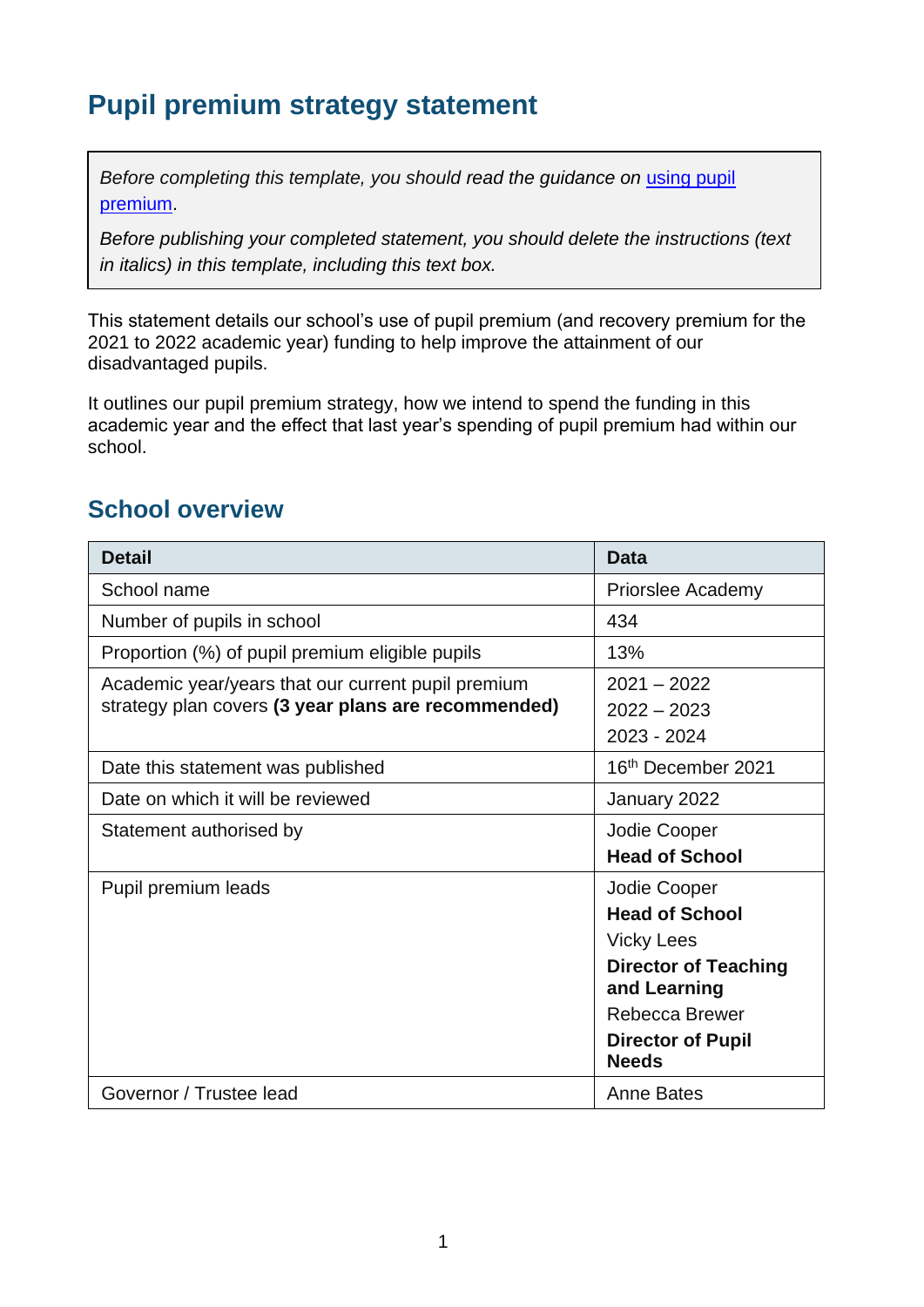# **Funding overview**

| <b>Detail</b>                                                                                                                       | <b>Amount</b> |
|-------------------------------------------------------------------------------------------------------------------------------------|---------------|
| Pupil premium funding allocation this academic year                                                                                 | £37660        |
| Recovery premium funding allocation this academic year                                                                              | £4060         |
| Pupil premium funding carried forward from previous<br>years (enter £0 if not applicable)                                           | £0            |
| Total budget for this academic year                                                                                                 | £41720        |
| If your school is an academy in a trust that pools this<br>funding, state the amount available to your school this<br>academic year |               |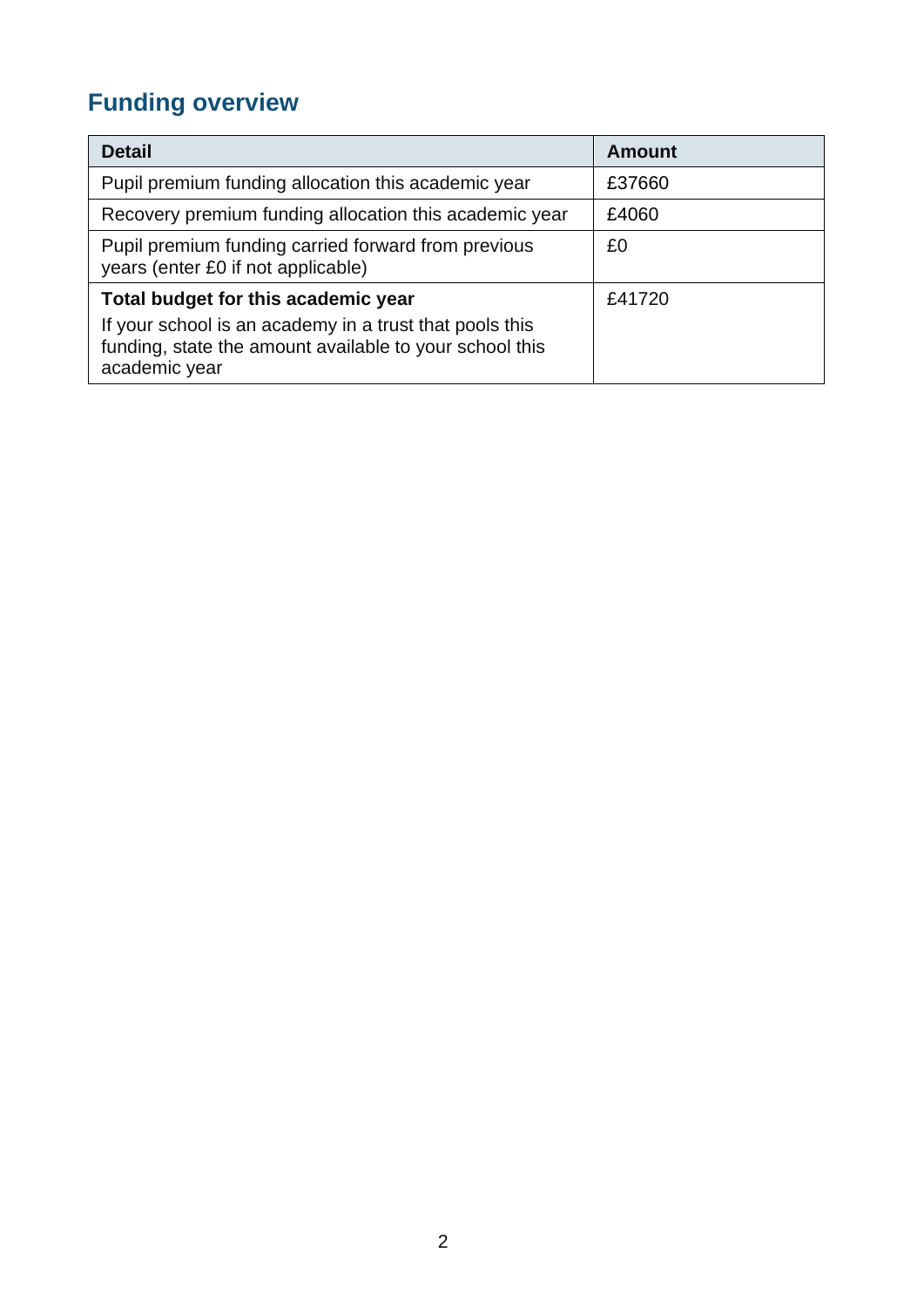# **Part A: Pupil premium strategy plan**

### **Statement of intent**

At Priorslee Academy we target the use of Pupil Premium Grant funding to ensure that our disadvantaged pupils receive the highest quality of education to enable them to become active, socially responsible citizens of the future. We recognise that disadvantaged children can face a wide range of barriers which may impact on their learning.

When making decisions about using Pupil Premium funding it is important to consider the context of the school and the subsequent challenges faced. This alongside research conducted by the EEF. There is no "one size fits all". We have ensured that all teaching staff have been involved in the analysis of data and identification of pupils, so that they are fully aware of strengths and weaknesses across the school.

#### **Our Ultimate Objectives are to:**

✓ Remove barriers to learning created by poverty, family circumstance and background

 $\sqrt{2}$  Narrow the attainment gaps between disadvantaged pupils and their non disadvantaged counterparts both within school and nationally

 $\sqrt{\frac{1}{2}}$  Enable pupils to look after their social and emotional wellbeing and to develop resilience

 $\sqrt{2}$  Develop confidence in their ability to communicate effectively in a wide range of contexts

 $\sqrt{\ }$  Ensure ALL pupils are able to read fluently and with good understanding to enable them to access the breadth of the curriculum

 $\sqrt{\ }$  Access a wide range of opportunities to develop their knowledge and understanding of the world

#### **Our Context:**

Priorslee Primary School converted to an academy in 2011. Upon conversion to academy status, the existing school closed, and the new school opened in its place. Priorslee Academy is a large two form entry school in Priorslee, Telford. The school has provision for two- and three-year-olds in its attached to the school 'Little Seedlings'. The proportion of pupils known to be eligible for free school meals is well below the national average – 13%.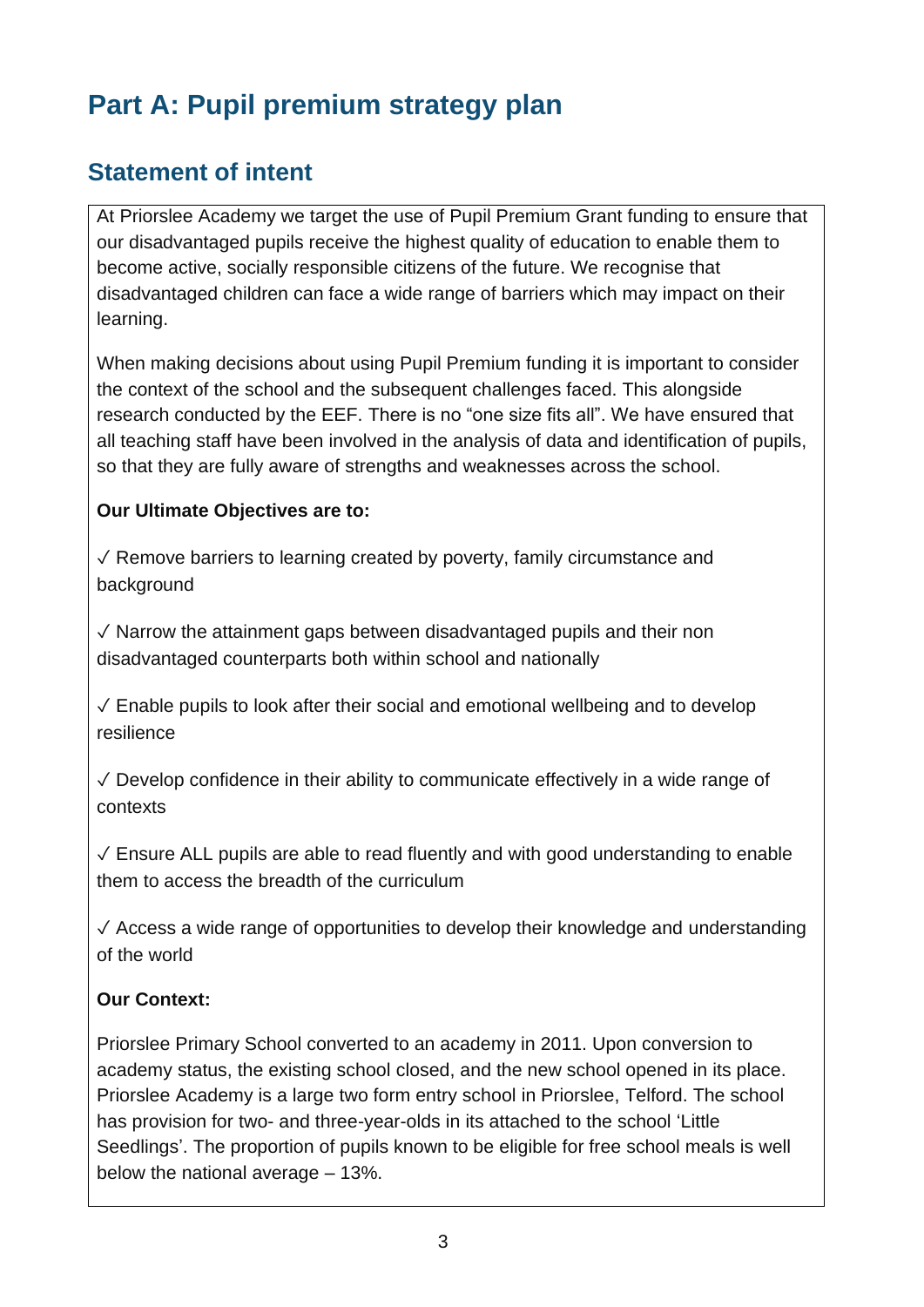The school currently has 434 pupils on site, with 33.7% of pupils are from minority groups. 22.6% of children in school are identified as EAL. Priorslee Academy is extremely fortunate to be set in beautiful and extensive grounds.

#### **Achieving our Objectives:**

In order to achieve our objectives and overcome identified barriers to learning we will:  $\triangleright$  Provide all teachers with high quality CPD to ensure that pupils access effective quality first teaching

 $\triangleright$  Appoint experienced teachers to provide outstanding quality first teaching opportunities

➢Guaranteeing team leaders and subject leaders have adequate release time, in order to monitor, and undertake coaching to improve the quality of teaching and learning across the school

 $\triangleright$  Provide targeted intervention and support to quickly address identified gaps in learning including the use of small group work and 1:1 tuition

 $\triangleright$  Target funding to ensure that all pupils have access to trips, residentials, first hand learning experiences

➢ Allocate a Teaching Assistant to each year group - providing small group work focussed on overcoming gaps in learning every afternoon.

 $\triangleright$  Provide opportunities for all pupils to participate in enrichment activities including sport and music

 $\triangleright$  Provide appropriate nurture from our Nurture Hub Team to support to enable pupils to access learning within and beyond the classroom.

This is not an exhaustive list and strategies will change and develop based on the needs of individuals.

## **Challenges**

This details the key challenges to achievement that we have identified among our disadvantaged pupils.

| <b>Challenge number</b>           | Detail of challenge                                                                                                                                           |
|-----------------------------------|---------------------------------------------------------------------------------------------------------------------------------------------------------------|
| 1. Mental Health and<br>Wellbeing | Pupils' emotional well-being, social and behavioural<br>needs affecting children being in a position to able to<br>make progress and their readiness to learn |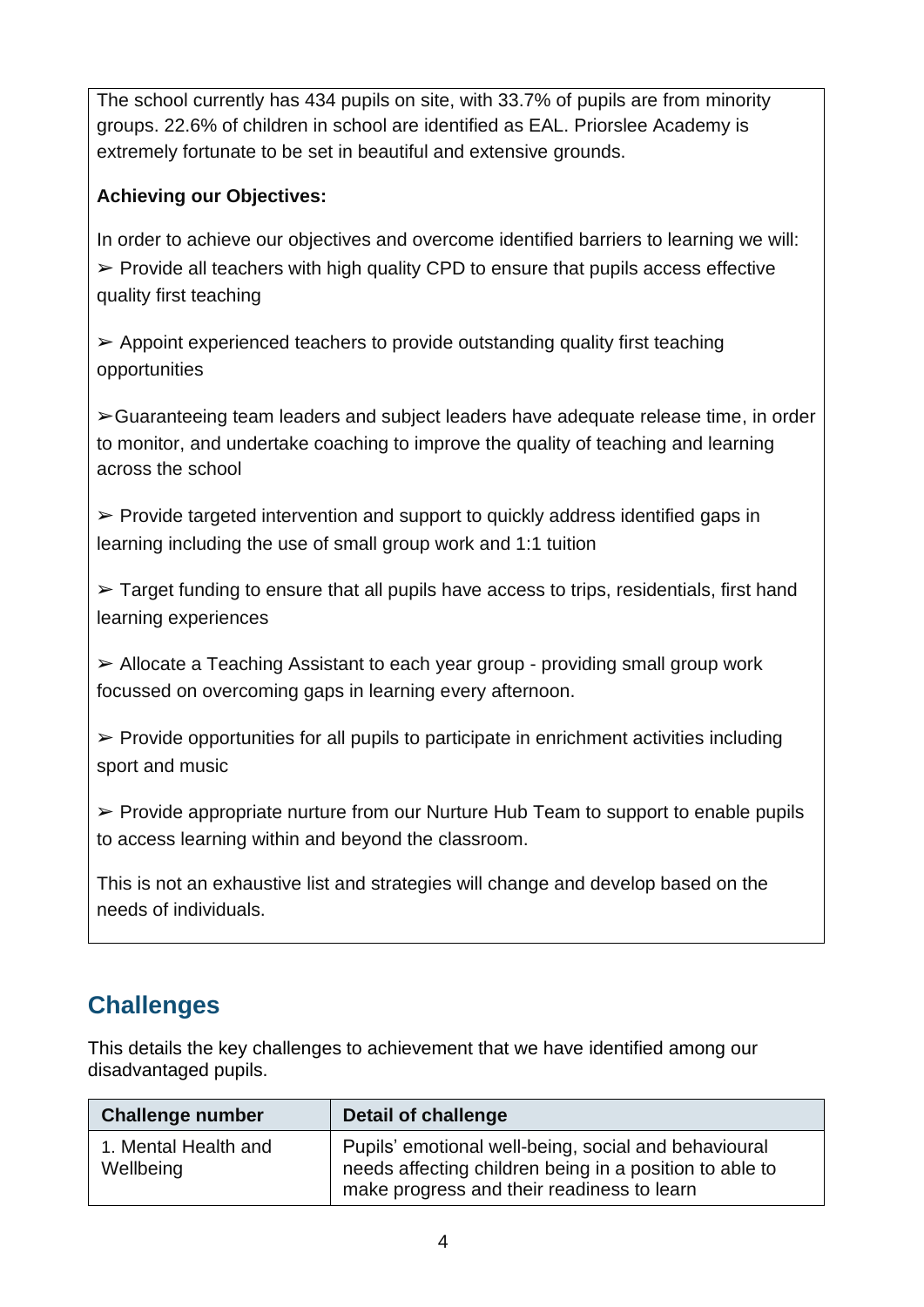| 2. Social and Emotional<br><b>Skills</b> | Pupil's social skills and emotional vulnerabilities due to<br>covid and periods of isolation, which has affected<br>confidence levels and preventing children reaching full<br>potential |
|------------------------------------------|------------------------------------------------------------------------------------------------------------------------------------------------------------------------------------------|
| 3. Spelling, Phonics and                 | Gaps in pupils' knowledge of phonics, spelling and                                                                                                                                       |
| Grammar                                  | grammar rules                                                                                                                                                                            |
| 4. Reading, Writing and                  | Narrowing the attainment gap for pupils in receipt of PP                                                                                                                                 |
| <b>Maths</b>                             | in comparisons to their peers                                                                                                                                                            |
| 5. Handwriting                           | Pupils' presentation has declined following periods of<br>lockdown and isolation                                                                                                         |

### **Intended outcomes**

This explains the outcomes we are aiming for **by the end of our current strategy plan**, and how we will measure whether they have been achieved.

| <b>Intended outcome</b>                                                                                                                  | <b>Success criteria</b>                                                                                                 |
|------------------------------------------------------------------------------------------------------------------------------------------|-------------------------------------------------------------------------------------------------------------------------|
| Pupils are able to self regulate and<br>manage emotions in appropriate way                                                               | In house Bromcom data and behaviour<br>logs shows reduction in incidents<br>Data from pupil and parent voice<br>surveys |
| Reduce the gap between non PP and PP<br>pupils achieving Greater Depth in<br>Reading, Writing and Maths at the end of<br>KS <sub>2</sub> | Pupil data from the end of KS2 shows<br>an upward trend of PP pupils achieving<br>a Greater Depth standard              |
| Reduce the gap between non PP and PP<br>pupils passing the Year One Phonics<br><b>Screening Check</b>                                    | Pupil data from the screening check<br>shows an upward trend of PP passing<br>the screening check                       |
| Pupils to achieve national average<br>progress scores at the end of Key Stage<br>Two in Reading, Writing and Maths                       | Pupil data shows PP children achieving<br>the same as their peers                                                       |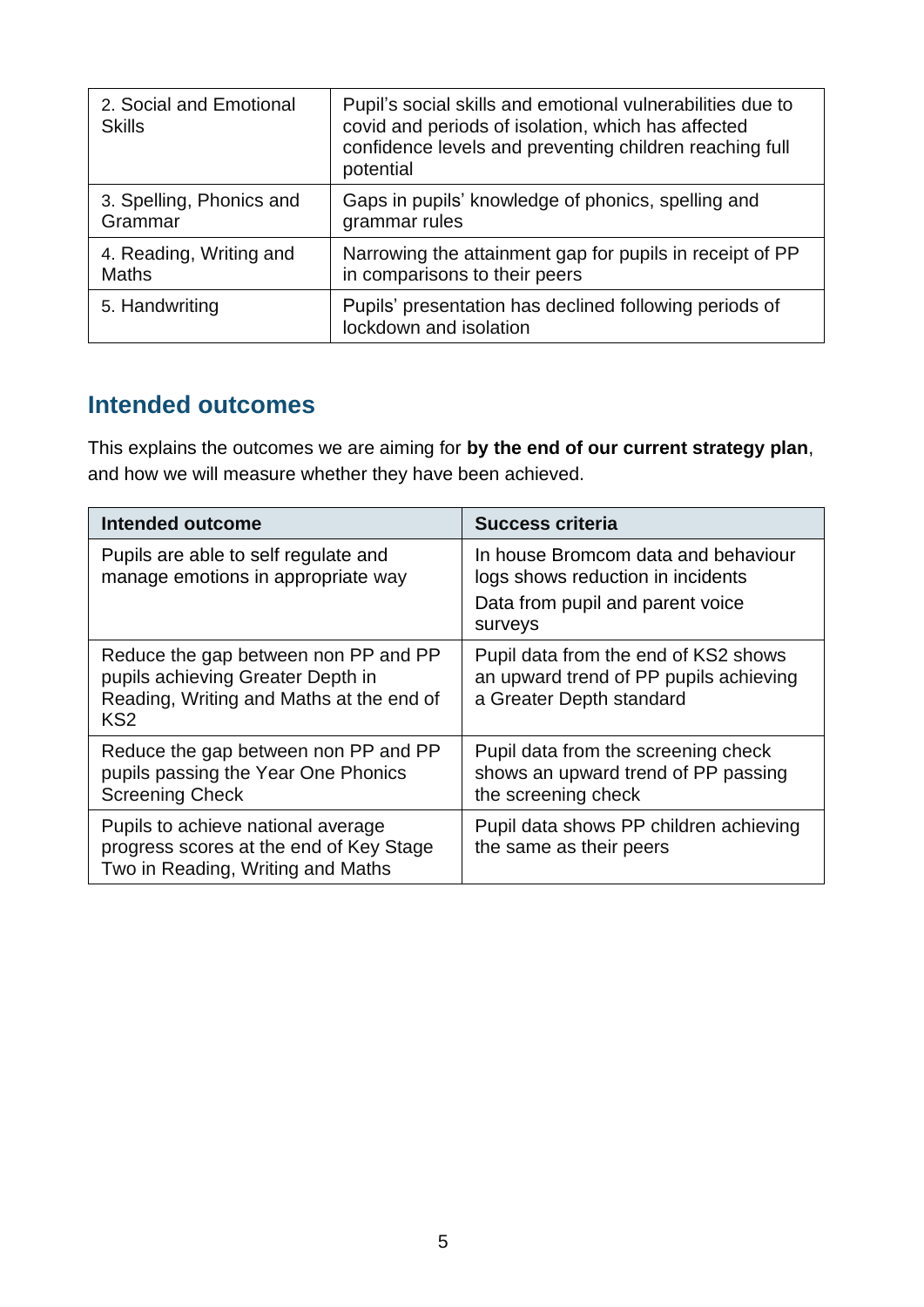## **Activity in this academic year**

This details how we intend to spend our pupil premium (and recovery premium funding) **this academic year** to address the challenges listed above.

#### **Teaching (for example, CPD, recruitment and retention)**

Budgeted cost: £ 21,600

| <b>Activity</b>                                                     | <b>Evidence that supports this</b><br>approach                                                                                                                                                                                                                                                                                                                                                                                                                                                                                                                                                | <b>Challenge</b><br>number(s)<br>addressed |
|---------------------------------------------------------------------|-----------------------------------------------------------------------------------------------------------------------------------------------------------------------------------------------------------------------------------------------------------------------------------------------------------------------------------------------------------------------------------------------------------------------------------------------------------------------------------------------------------------------------------------------------------------------------------------------|--------------------------------------------|
| Appointment of<br><b>Experienced Teachers</b>                       | <b>Sutton Trust Developing Teachers</b>                                                                                                                                                                                                                                                                                                                                                                                                                                                                                                                                                       | 3, 4, 5                                    |
| £12128                                                              | Good instruction includes elements<br>such as effective questioning and<br>use of assessment by teachers.<br>Specific practices, like reviewing<br>previous learning, providing model<br>responses for students, giving<br>adequate time for practice to embed<br>skills securely and progressively<br>introducing new learning (scaffolding)<br>are also elements of good quality<br>instruction.                                                                                                                                                                                            |                                            |
| <b>Numicon Trained</b><br><b>Members of Staff</b><br>£433.50        | EEF Making the Best use of<br><b>Teaching Assistants</b><br>Research on TAs delivering targeted<br>interventions in one-to-one or small<br>group settings shows a consistent<br>impact on attainment of<br>approximately three to four<br>additional months' progress (effect<br>size $0.2-0.3$ ). Crucially, these<br>positive effects are only observed<br>when TAs work in structured settings<br>with high quality support and<br>training. When TAs are deployed in<br>more informal, unsupported<br>instructional roles, they can impact<br>negatively on pupils' learning<br>outcomes. | $\overline{4}$                             |
| <b>Phonics Training for</b><br>Support Staff and<br><b>Teachers</b> | EEF Teaching and Learning Toolkit (+5<br>months)                                                                                                                                                                                                                                                                                                                                                                                                                                                                                                                                              | 3, 4, 5                                    |
| <b>Targeted Training for</b><br>All Teaching Staff with             | Phonics is an approach to teaching<br>some aspects of literacy, by<br>developing pupils' knowledge and                                                                                                                                                                                                                                                                                                                                                                                                                                                                                        |                                            |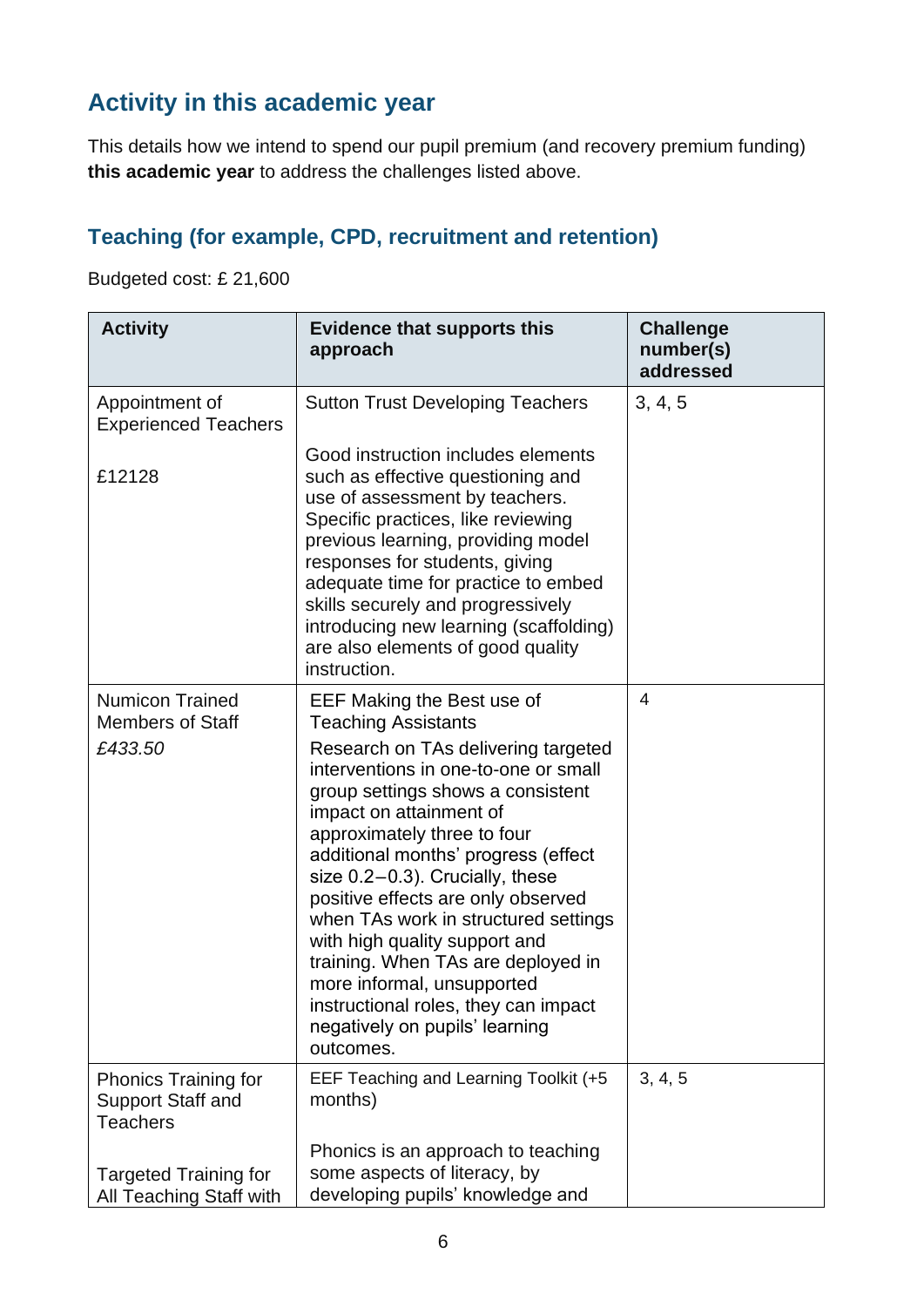| a Focus Upon Lower<br>Key Stage Two<br>New Scheme<br>Purchased for all Key<br>Stage One Pupils and<br>Lower Key Stage<br><b>Pupils with Linked</b><br><b>Handwriting Scheme</b> | understanding of the relationship<br>between written symbols and<br>sounds. This involves the skills of<br>hearing, identifying and using the<br>patterns of sounds or phonemes to<br>read written language. The aim is to<br>systematically teach pupils the<br>relationship between these sounds<br>and the written spelling patterns, or<br>graphemes, which represent them.<br>Phonics emphasises the skills of<br>decoding new words by sounding<br>them out and combining or 'blending'<br>the sound-spelling patterns. |         |
|---------------------------------------------------------------------------------------------------------------------------------------------------------------------------------|-------------------------------------------------------------------------------------------------------------------------------------------------------------------------------------------------------------------------------------------------------------------------------------------------------------------------------------------------------------------------------------------------------------------------------------------------------------------------------------------------------------------------------|---------|
| Purchase<br>standardised<br>assessments<br>Training for staff to                                                                                                                | <b>EEF Teaching and Learning Toolkit</b><br>$(+4$ months)<br>Providing feedback is a well-<br>evidenced and has a high impact on                                                                                                                                                                                                                                                                                                                                                                                              | 3, 4, 5 |
| ensure assessments<br>are interpreted and<br>administered correctly                                                                                                             | learning outcomes. Effective<br>feedback tends to focus on the task,<br>subject and self-regulation<br>strategies: it provides specific                                                                                                                                                                                                                                                                                                                                                                                       |         |
| Release time for<br>Senior Leaders and<br><b>Staff for Termly Pupil</b><br>Progress Data<br>Meetings                                                                            | information on how to improve.                                                                                                                                                                                                                                                                                                                                                                                                                                                                                                |         |
| <b>Sharing Pupil Data</b><br>with Parents and<br><b>Carers and Completed</b><br>Papers                                                                                          |                                                                                                                                                                                                                                                                                                                                                                                                                                                                                                                               |         |
| £4050 assessment<br>papers                                                                                                                                                      |                                                                                                                                                                                                                                                                                                                                                                                                                                                                                                                               |         |

### **Targeted academic support (for example, tutoring, one-to-one support structured interventions)**

Budgeted cost: £30,895

| <b>Activity</b>                            | <b>Evidence that supports this</b><br>approach                 | <b>Challenge</b><br>number(s)<br>addressed |
|--------------------------------------------|----------------------------------------------------------------|--------------------------------------------|
| 1:3 tutoring with<br>qualified teacher NTP | <b>EEF Teaching and Learning Toolkit</b><br>(+4 months impact) | 3, 4, 5                                    |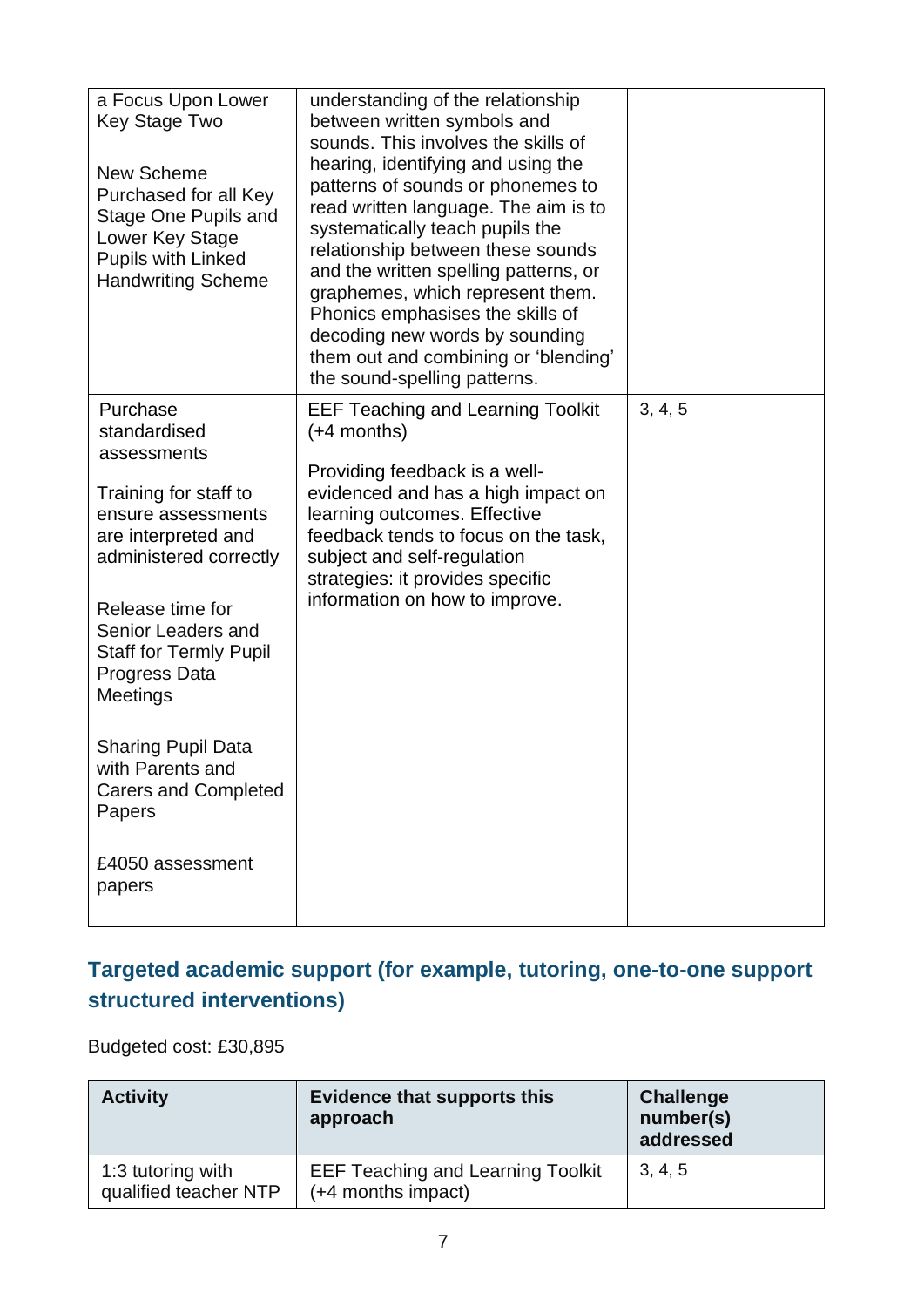| £9474                                                                                                                                                 | Small group tuition is defined as one<br>teacher or professional educator<br>working with two to five pupils<br>together in a group. This<br>arrangement enables the teacher to<br>focus exclusively on a small number<br>of learners, usually in a separate<br>classroom or working area. Intensive<br>tuition in small groups is often<br>provided to support lower attaining<br>learners or those who are falling<br>behind, but it can also be used as a<br>more general strategy to ensure<br>effective progress, or to teach<br>challenging topics or skills.                                                                                                                         |         |
|-------------------------------------------------------------------------------------------------------------------------------------------------------|---------------------------------------------------------------------------------------------------------------------------------------------------------------------------------------------------------------------------------------------------------------------------------------------------------------------------------------------------------------------------------------------------------------------------------------------------------------------------------------------------------------------------------------------------------------------------------------------------------------------------------------------------------------------------------------------|---------|
| <b>Phonics Interventions</b><br>with Specialist<br><b>Support Assistant for</b><br>Key Stage One and<br>Lower Key Stage Two<br><b>Pupils</b><br>£5200 | EEF Teaching and Learning Toolkit (+5<br>months)<br>Phonics is an approach to teaching<br>some aspects of literacy, by<br>developing pupils' knowledge and<br>understanding of the relationship<br>between written symbols and<br>sounds. This involves the skills of<br>hearing, identifying and using the<br>patterns of sounds or phonemes to<br>read written language. The aim is to<br>systematically teach pupils the<br>relationship between these sounds<br>and the written spelling patterns, or<br>graphemes, which represent them.<br>Phonics emphasises the skills of<br>decoding new words by sounding<br>them out and combining or 'blending'<br>the sound-spelling patterns. | 3, 4    |
| Targeted intervention<br>plans in each year<br>group delivered by<br>teaching assistants<br>£14364                                                    | EEF Teaching and Learning Toolkit<br>(+4 months impact)<br>Small group tuition is defined as one<br>teacher or professional educator<br>working with two to five pupils<br>together in a group. This<br>arrangement enables the teacher to<br>focus exclusively on a small number<br>of learners, usually in a separate<br>classroom or working area. Intensive<br>tuition in small groups is often<br>provided to support lower attaining<br>learners or those who are falling<br>behind, but it can also be used as a<br>more general strategy to ensure                                                                                                                                  | 3, 4, 5 |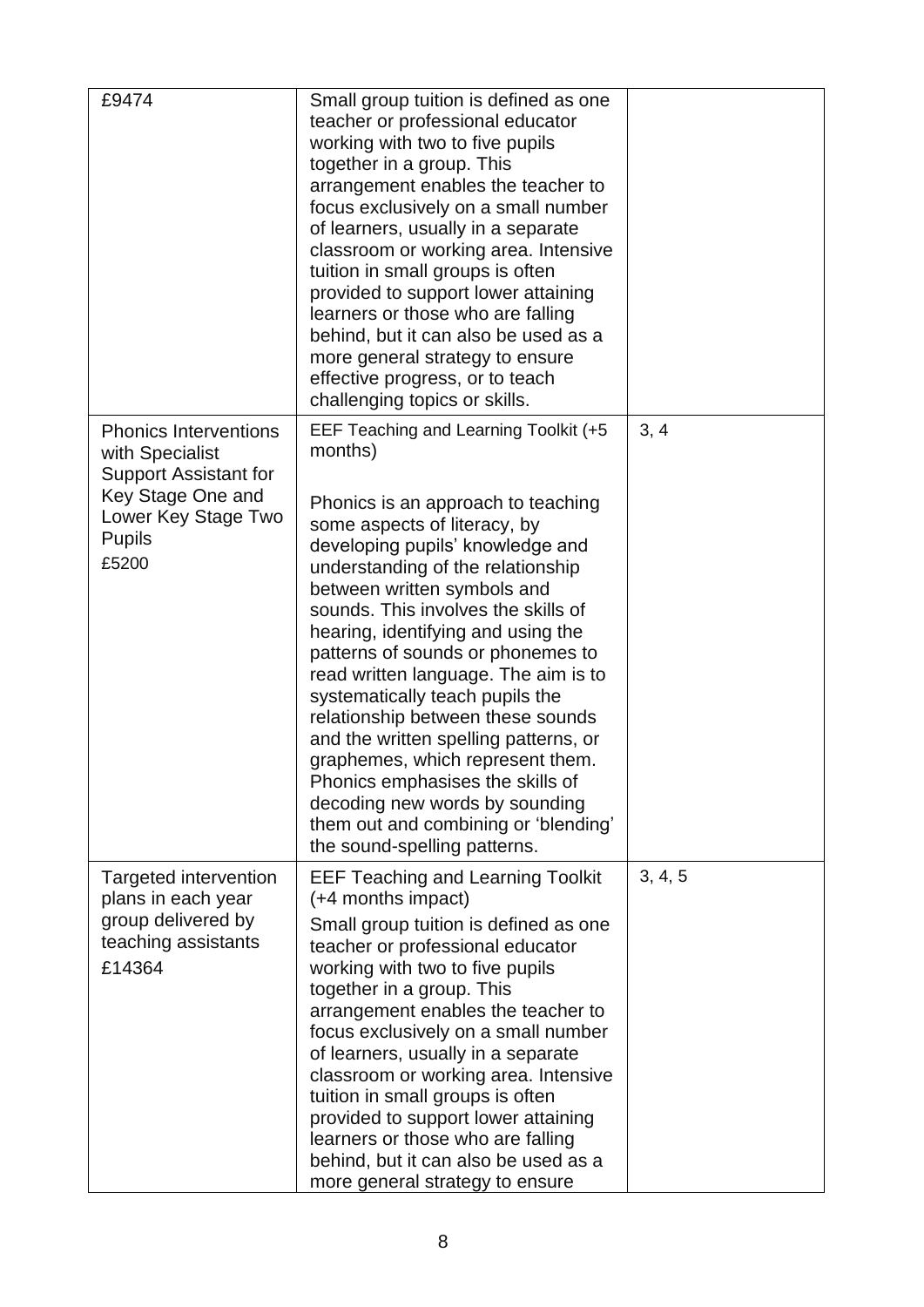|                                                                | effective progress, or to teach<br>challenging topics or skills.                                                                                                                                                                                                                                                                                                                                                                                                                                                                                                                                                                                            |            |
|----------------------------------------------------------------|-------------------------------------------------------------------------------------------------------------------------------------------------------------------------------------------------------------------------------------------------------------------------------------------------------------------------------------------------------------------------------------------------------------------------------------------------------------------------------------------------------------------------------------------------------------------------------------------------------------------------------------------------------------|------------|
| <b>SALT</b> using<br><b>WELLCOMM</b><br>£1197                  | <b>EEF Teaching and Learning Toolkit</b><br>(+6 months impact)<br>Oral language interventions (also<br>known as oracy or speaking and<br>listening interventions) refer to<br>approaches that emphasise the<br>importance of spoken language and<br>verbal interaction in the classroom.<br>They include dialogic activities. Oral<br>language interventions are based on<br>the idea that comprehension and<br>reading skills benefit from explicit<br>discussion of either content or<br>processes of learning, or both, oral<br>language interventions aim to<br>support learners' use of vocabulary,<br>articulation of ideas and spoken<br>expression. | 1, 2, 3, 4 |
| <b>Beanstalk Volunteer</b><br><b>Reading Programme</b><br>£660 | <b>EEF Teaching and Learning Toolkit</b><br>$(+6$ months)<br>Reading comprehension strategies<br>focus on the learners' understanding<br>of written text. Pupils learn a range<br>of techniques which enable them to<br>comprehend the meaning of what<br>they read. These can include:<br>inferring meaning from context;<br>summarising or identifying key<br>points; using graphic or semantic<br>organisers; developing questioning<br>strategies; and monitoring their own<br>comprehension and then identifying<br>and resolving difficulties for<br>themselves.                                                                                      | 3, 4       |

### **Wider strategies (for example, related to attendance, behaviour, wellbeing)**

Budgeted cost: £8090

| <b>Activity</b>                                                  | <b>Evidence that supports this</b><br>approach                 | <b>Challenge</b><br>number(s)<br>addressed |
|------------------------------------------------------------------|----------------------------------------------------------------|--------------------------------------------|
| <b>ELSA Trained</b><br>Member of Support<br>Staff with 1 day per | <b>EEF Teaching and Learning Toolkit</b><br>(+4 months impact) | 1, 2, 4                                    |
| week release time                                                | Social and emotional learning (SEL)                            |                                            |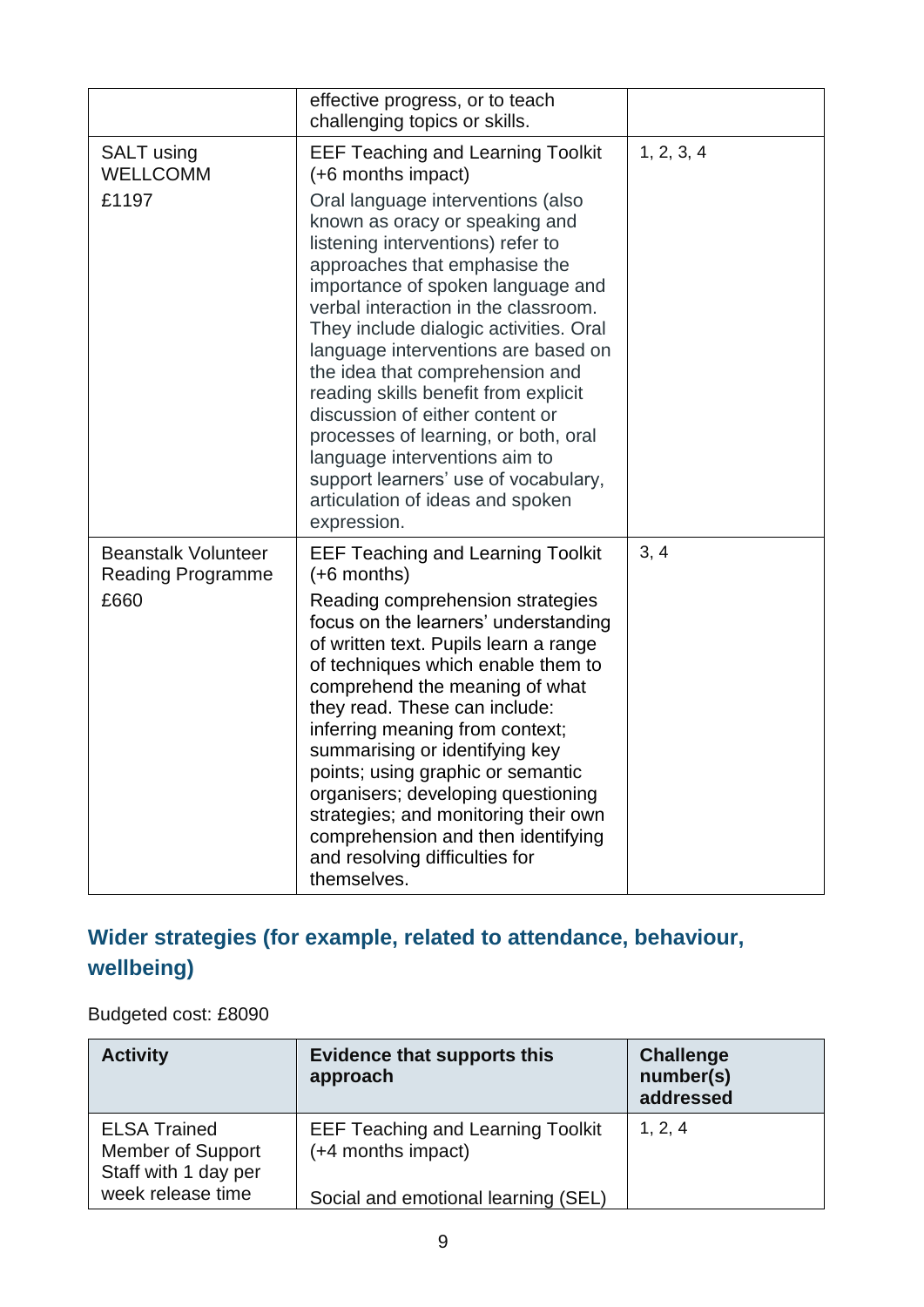| £600                                                                                                | interventions seek to improve pupils'<br>decision-making skills, interaction<br>with others and their self-<br>management of emotions, rather<br>than focusing directly on the<br>academic or cognitive elements of<br>learning.<br>Social and emotional learning<br>approaches have a positive impact,<br>on average, of 4 months' additional<br>progress in academic outcomes over<br>the course of an academic year. |         |
|-----------------------------------------------------------------------------------------------------|-------------------------------------------------------------------------------------------------------------------------------------------------------------------------------------------------------------------------------------------------------------------------------------------------------------------------------------------------------------------------------------------------------------------------|---------|
| Behaviour and<br><b>Emotional Support</b><br>Interventions in                                       | <b>EEF Teaching and Learning Toolkit</b><br>(+4 months impact)                                                                                                                                                                                                                                                                                                                                                          | 1, 2, 4 |
| Nurture Hub with<br><b>Behavioural Support</b><br>Lead                                              | Behaviour interventions seek to<br>improve attainment by reducing<br>challenging behaviour in school.<br>This entry covers interventions<br>aimed at reducing a variety of<br>behaviours, from low-level disruption<br>to aggression, violence, bullying,<br>substance abuse and general anti-<br>social activities.                                                                                                    |         |
| <b>Forest School</b><br><b>Sessions for All EYFS</b><br>and Key Stage One<br><b>Pupils</b><br>£7350 | <b>EEF Teaching and Learning Toolkit</b><br>Outdoor adventure learning typically<br>involves outdoor experiences, such<br>as climbing or mountaineering;<br>survival, ropes or assault courses; or<br>outdoor sports, such as orienteering,                                                                                                                                                                             | 1, 2    |
| <b>Outdoor Outreach to</b><br>be Accessed by All<br><b>Key Stage Two Pupils</b><br>£70 per session  | sailing and canoeing. These can be<br>organised as intensive residential<br>courses or shorter courses run in<br>schools or local outdoor centres.                                                                                                                                                                                                                                                                      |         |

## **Total budgeted cost: £60, 585**